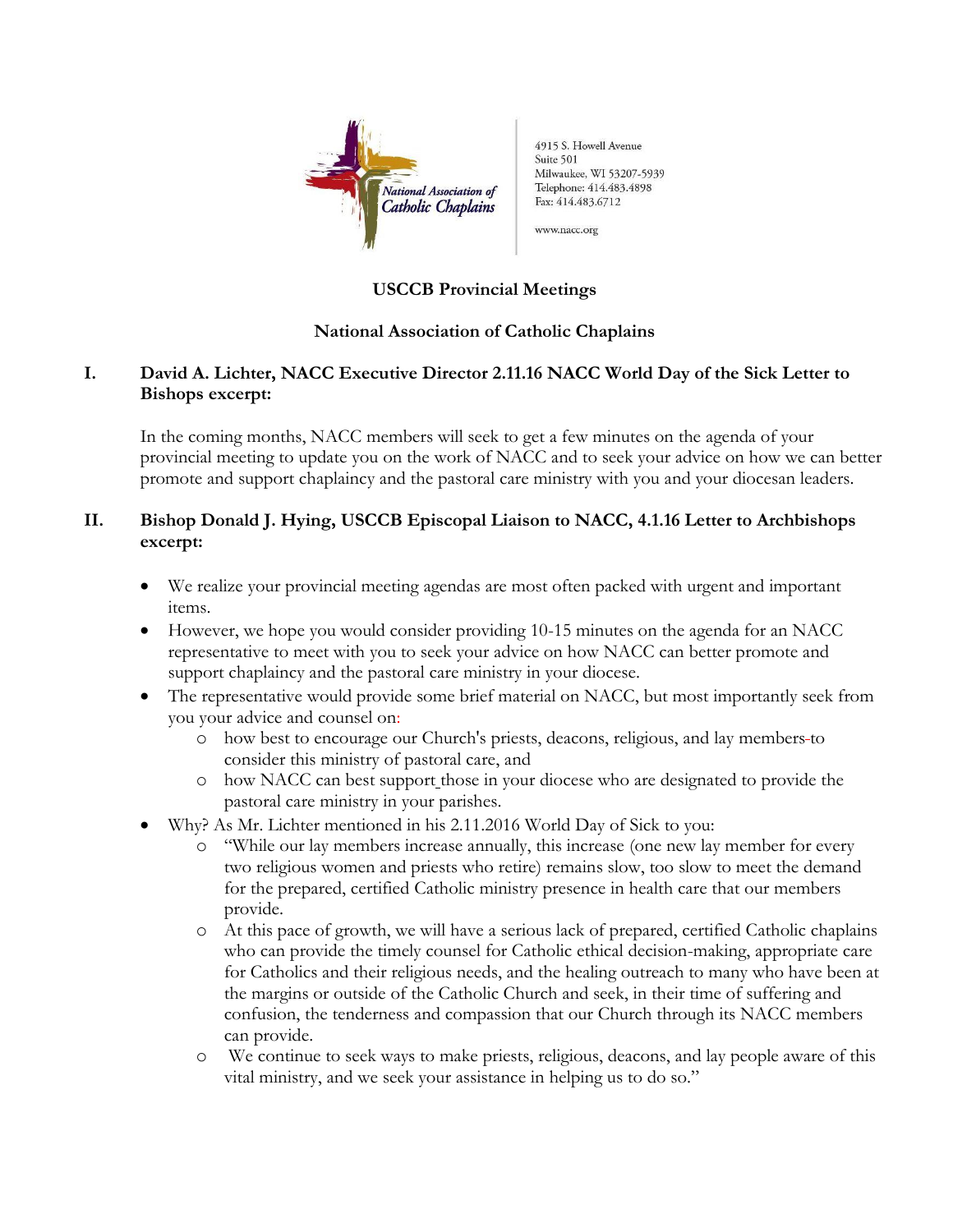### **III. We request that you encourage lay men and women, priests, religious and permanent deacons to consider this ministry of pastoral care.**

#### **1. The vital role and need for Board Certified members:**

i. Most health care facilities now require board certification for employment.

### **2. NACC board certified members have decreased by 40 percent over past 20 years.**

#### **3. Catholic ministry presence in healthcare is in jeopardy - eyes, ears and hands of the Church for:**

#### **I. Catholics needing spiritual care**

- i. Connecting or re-connecting them to sacraments and religious rituals
- ii. Assisting them in applying the *Ethical and Religious Directives* to their medical decisions

#### **II**. **People of all Christian denominations and faiths (including no faith):**

- i. Providing religious resources from their faith tradition
- ii. Referring to their local clergy as needed
- iii. Helping them make treatment choices
- iv. Situating their lives in the context of God's love, mercy and care.
- v. Collaborating with the interdisciplinary care team to identify spiritual/religious issue among patients (or residents)

# **III. Healthcare workers:**

- i. Helping them find meaning in their work
- ii. Alleviating experiences of stress and burnout
- iii. Providing compassion and accompaniment in their own professional and personal struggles

### **4. The value of Board Certified Chaplains for a diocese:**

- i. Connectors from health care to the local parishes
- ii. Resources for mentoring and training others in pastoral care (e.g. Eucharistic ministers to the homebound, visitors to the sick)

### **IV. NACC is exploring ways how to best support those in your diocese who are designated to provide the pastoral care ministry.**

Raskob Foundation for Catholic Activities awarded NACC a grant to support the planning process to identify a consistent sets of standards/competencies, and approaches for preparing those providing the pastoral care service to ensure the highest quality of pastoral care in our Catholic pastoral care ministry.

### **1. Reality – pastoral care needed for:**

- i. Homebound
- ii. Long term care
- iii. Outpatient settings
- iv. Inpatient settings
- v. Hospice
- vi. Correctional setting